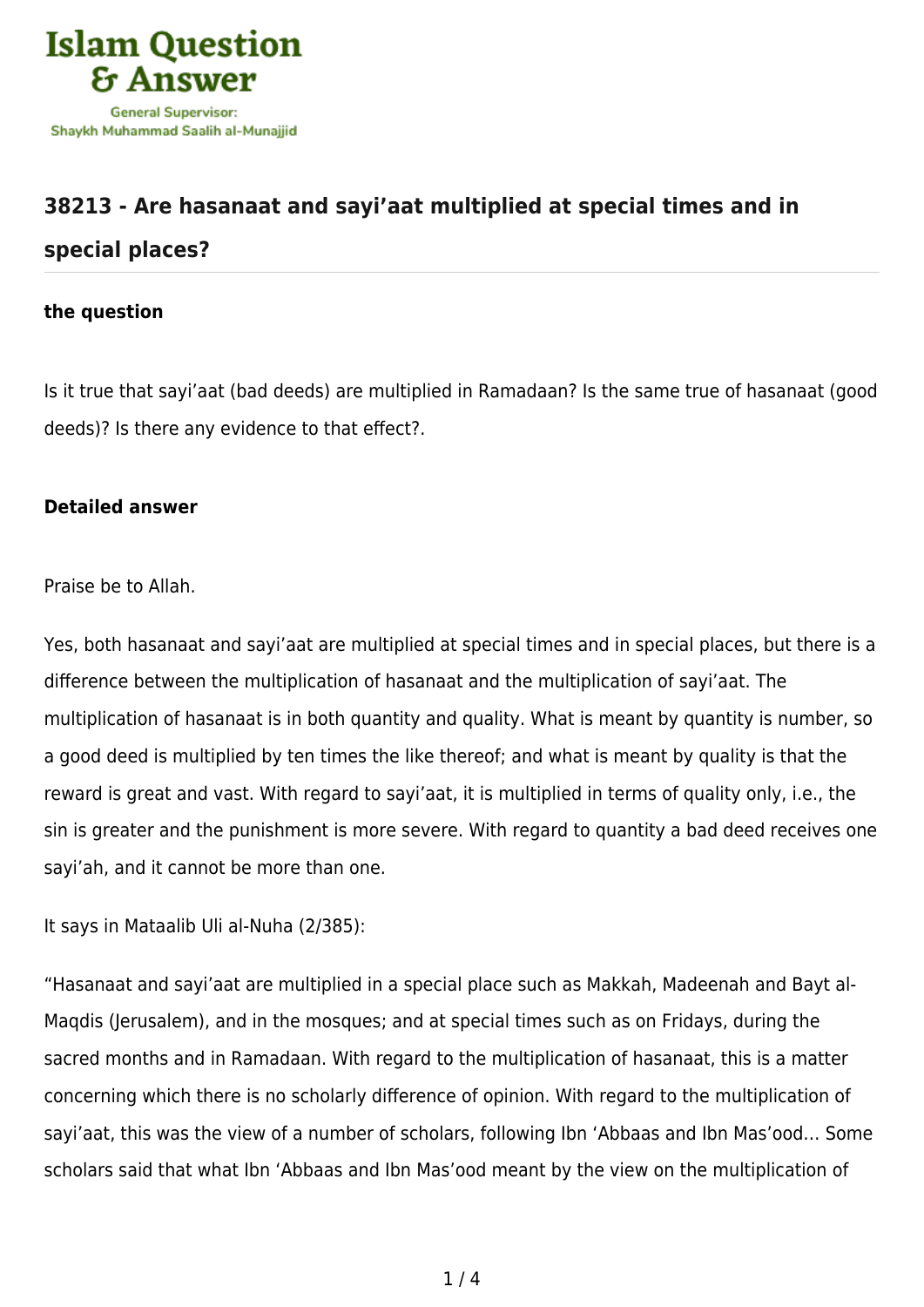

sayi'aat is that they are multiplied in quality but not in quantity."

Shaykh Ibn Baaz (may Allaah have mercy on him) said: "Does fasting bring the Muslim expiation for both minor and major sins? Is the sin of an evil action compounded in Ramadaan?"

He replied: "What is prescribed for the Muslim in Ramadaan and at other times is to strive against his nafs (self) that is inclined towards evil until it becomes tranquil and inclined towards goodness. He must fight against the enemy of Allaah Iblees until he is safe from his evil and his whispers. The Muslim in this world is engaged in a great, ongoing struggle against his nafs, his desires and the Shaytaan. So he has to repent a great deal and pray for forgiveness at all times. But times vary one from another. The month of Ramadaan is the best month of the year, for it is the month of forgiveness, mercy and ransom from the Fire. If the month is special and the place is special, the hasanaat for good deeds are multiplied and the sayi'aat for sins are multiplied. An evil deed done in Ramadaan is more sinful than one done at any other time, just as an act of worship done in Ramadaan brings a greater reward from Allaah than one done at any other time. Because Ramadaan has such a great status, an act of worship done during this month is especially virtuous and its reward is greatly multiplied, and a sin committed during this month is worse and more serious than a sin committed at any other time. So the Muslim has to make the most of this blessed month by doing acts of worship and righteous deeds, and giving up bad deeds, so that Allaah may bless him by accepting his good deeds and helping to remain steadfast in adhering to the truth. But a bad deed receives one sayi'ah like it, and is not multiplied in terms of quantity either in Ramadaan or at other times. But a good deed may be multiplied ten or more times, because Allaah says in Soorat al-An'aam (interpretation of the meaning):

"Whoever brings a good deed (Islamic Monotheism and deeds of obedience to Allaah and His Messenger) shall have ten times the like thereof to his credit, and whoever brings an evil deed (polytheism, disbelief, hypocrisy, and deeds of disobedience to Allaah and His Messenger) shall have only the recompense of the like thereof, and they will not be wronged"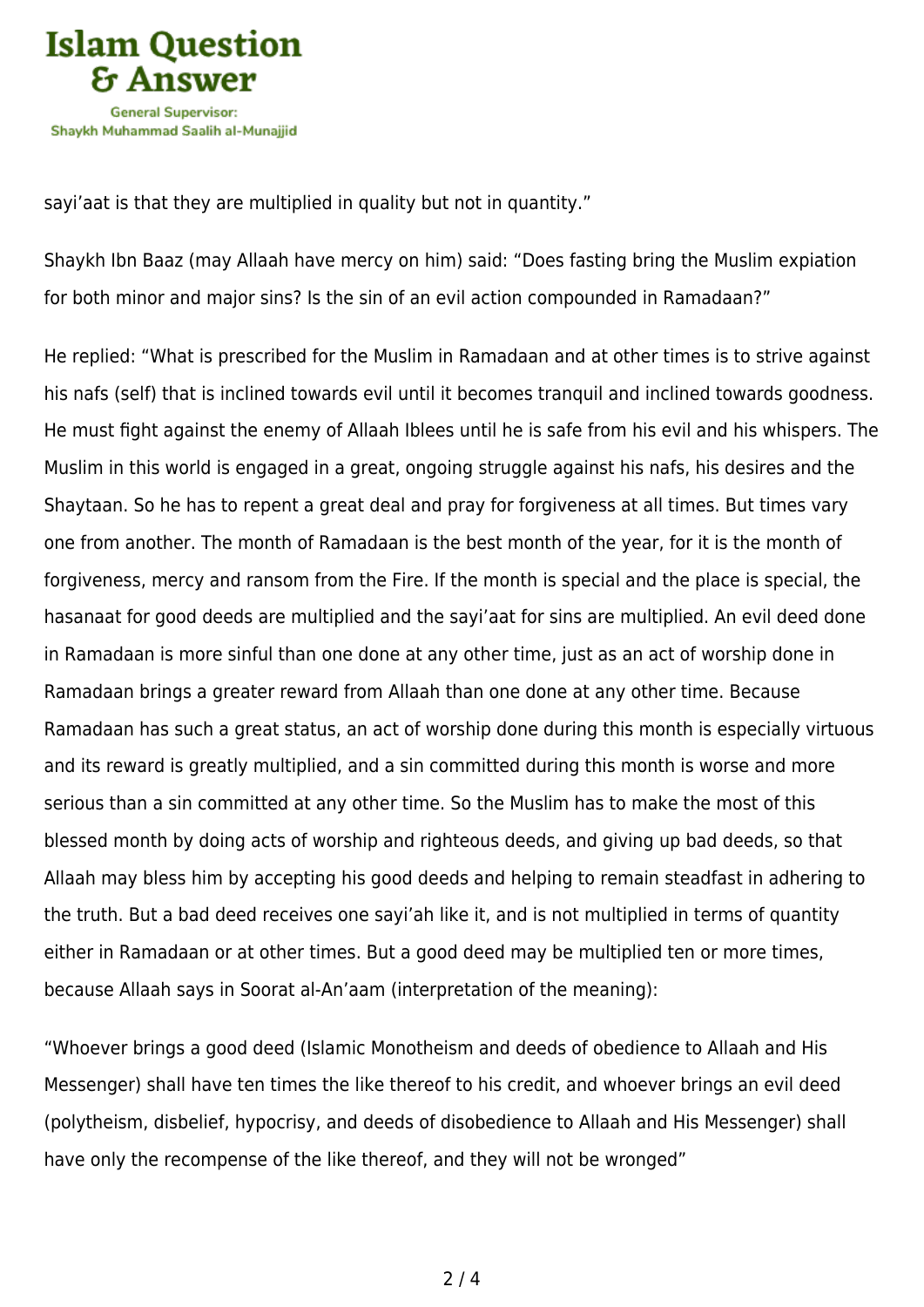

[al-An'aam 6:160]

And there are many similar verses.

Similarly in special places such as the Haramayn [the Two Sanctuaries, i.e., in Makkah and Madeenah] deeds are multiplied greatly in quantity and quality; bad deeds are not multiplied in quantity but they are multiplied in quality when done at special times or in special places, as referred to above. And Allaah is the Source of strength.

From Majmoo' Fataawa wa Maqaalaat Mutanawwi'ah, 15/446.

Shaykh Ibn 'Uthaymeen said in al-Sharh al-Mumti', 7/262:

Both hasanaat and sayi'aat are multiplied when done in special places and at special times.

Hasanaat (good deeds) are multiplied in quantity and quality; sayi'aat (bad deeds) are multiplied in quality but not in quantity, because Allaah says in Soorat al-An'aam, which was revealed in Makkah, (interpretation of the meaning):

"Whoever brings a good deed (Islamic Monotheism and deeds of obedience to Allaah and His Messenger) shall have ten times the like thereof to his credit, and whoever brings an evil deed (polytheism, disbelief, hypocrisy, and deeds of disobedience to Allaah and His Messenger) shall have only the recompense of the like thereof, and they will not be wronged" [al-An'aam 6:160]

And He says (interpretation of the meaning):

"… and whoever inclines to evil actions therein [i.e., in al-Masjid al-Haraam in Makkah] or to do wrong (i.e. practise polytheism and leave Islamic Monotheism), him We shall cause to taste from a painful torment"

[al-Hajj 22:25]